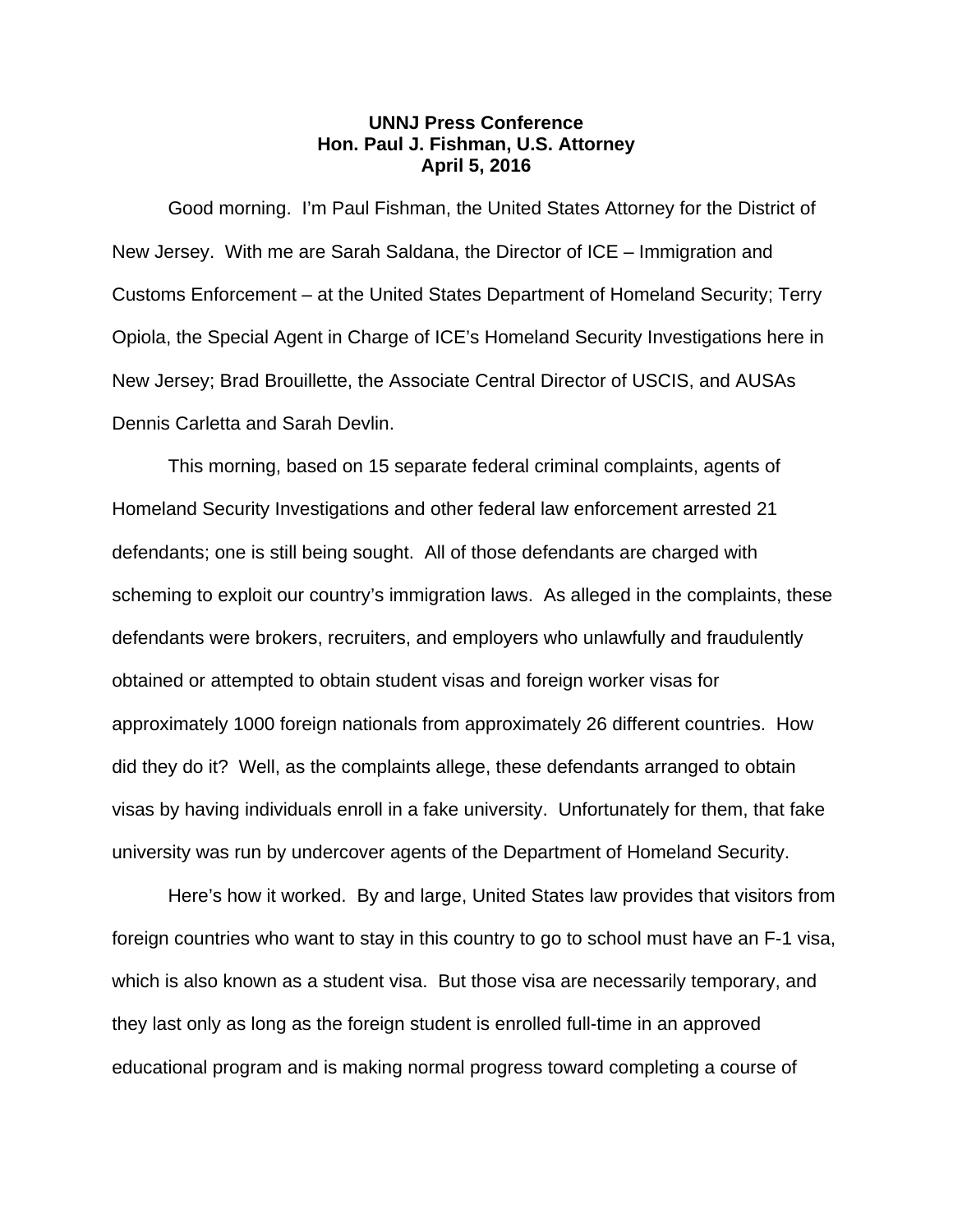study. When that program ends – that is, when the student leaves the program or graduates – the visa effectively expires in 60 days.

To get the F-1 visa, prospective students must get from the schools they attend a form known as an I-20. That form, issued by the school, certifies that the individual meets all of the standards of admission for the school, based on a review of the student's application, transcripts, proof of financial responsibility, and other records. The form also certifies that the prospective students has been accepted for and will be required to pursue a full course of study.

Now when this program works correctly, it's terrific. Foreign students can enroll in Princeton, NJIT, Montclair State, Rowan or any of the many legitimate secondary and postsecondary and graduate schools throughout New Jersey and across the country. But as prior investigations and prosecutions have revealed, in many instances, the schools are nothing more than sham visa mills. They have no curriculum, no classes, no instructors, and no real students. These purported schools and their corrupt administrators simply give out I-20 forms in exchange for payment. This illegal practice is known as "pay to stay" because foreign nationals pay money to brokers and recruiters, like the defendants, to be enrolled in a school for the sole purpose of obtaining immigration status as a student—but with no intention of or interest in going to class or making any progress toward an academic degree.

To catch these recruiters, HIS developed an undercover investigative strategy that involved the creation of a school called the University of Northern New Jersey or UNNJ. Although UNNJ was physically located here in New Jersey, in a real building in Cranford, the university was not a real school. Its only employees were undercover HSI

- 2 -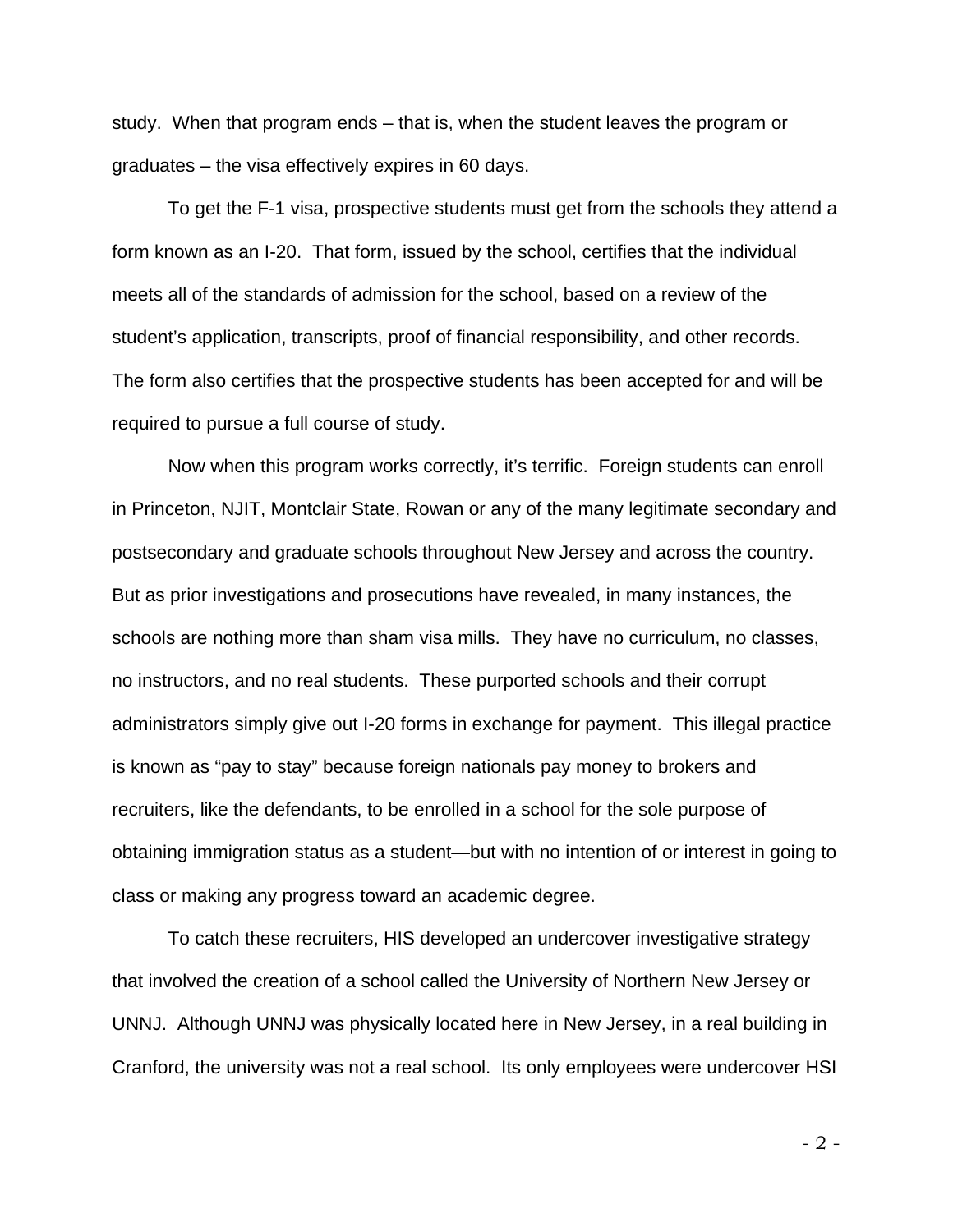agents posing as corrupt administrators. The school had no instructors or educators; it had no curriculum; and no actual classes or educational activities ever occurred there.

As the complaints allege, once word got out, brokers descended on the school, clamoring to enroll their foreign student clients. But as the complaints also allege, the defendants did so while fully aware that those clients wouldn't be attending any classes at the university, wouldn't be furthering their educational goals, and wouldn't be getting a degree. Instead, UNNJ was just another stop on the "pay to stay" tour.

 As you'll see in the complaints, the undercover agents specifically told each defendant – in conversations that were secretly recorded – that the university was a sham devised to get immigration status for foreign nationals. For example, Kate Wen and Alvin Yeun ["Yoon"] were two of the recruiters charged in this case. During a consensually recorded conversation with Yeun, here's what the undercover agents told him:

> You know that none of these people are going to class…. [J]ust, you know, between us, you know, you're good with that right? Make sure your clients are good with it too, okay? I don't want anybody, you know, showing up at my doorstep thinking they're gonna be in my . . . advanced calculus class or anything like that. . . . That's not gonna happen, right? We know this is just to maintain status.

[Mag. No.: 16-6037, at ¶ 7]. And the complaint alleges that Yeun's answer couldn't have been clearer. Laughing, he admitted that "we've been doing this for years. . . .[n]o worries." And so they recruited approximately three dozen foreign individuals to the School and collected huge commissions from those purported students. In addition, like

- 3 -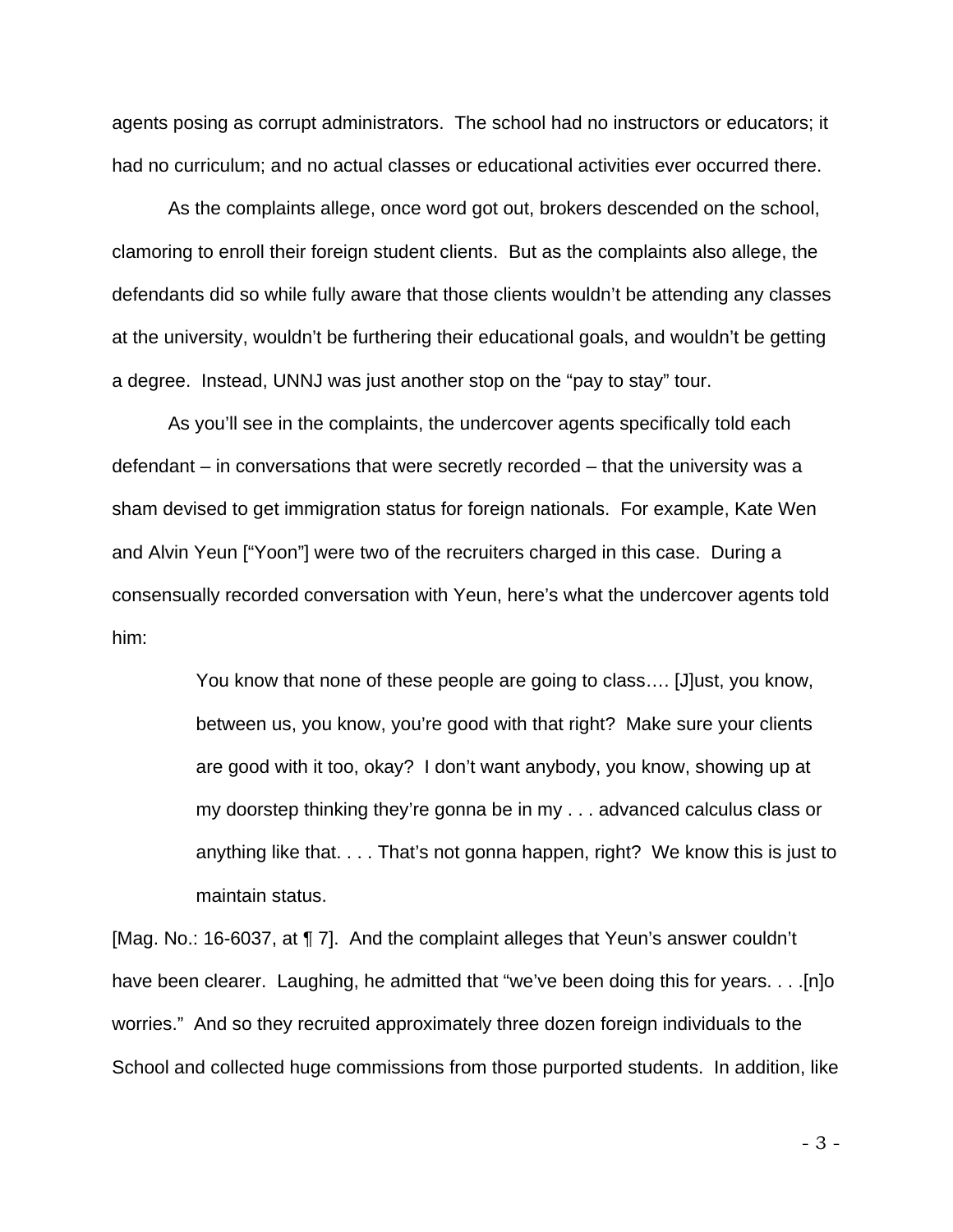many other defendants in this investigation, Wen and Yuen paid undercover agents thousands of dollars for phony academic transcripts and diplomas for their clients. Many of these fraudulent documents were then submitted by the defendants and their co-conspirator clients to US Citizenship and Immigration Services or the Department of State to obtain immigration benefits.

 In exchange for their illegal services, the defendants made money in several different ways. Some defendants had their foreign national clients make payments to the university – disguised as tuition – and then the defendants received kickbacks or "commissions" from the university. Other defendants charged their clients thousands of dollars and then the defendants made sham tuition payments directly to the university. In one case, a defendant gave an undercover agent a \$7,000 watch as "tuition fees" for seven purported students. [US v. Vicky Zhang and Jack Lui, Mag. No.: 16-6039, at ¶ 11].

 During the undercover investigation, several defendants became aware of other schools that had been shut down by federal agents for this some type of conduct in other districts. Several of these defendants discussed their concerns with the undercover agents. Some defendants even devised methods to throw off investigators to insulate themselves and cover up their involvement in what they believed to be a bogus school. For example, one complaint alleges that a defendant named Jeanette Shen was worried that federal authorities were tracking students because of heightened concerns about terrorism as a result of the Boston Marathon bombings. [Mag. No.: 16- 6035] So she allegedly suggested to an undercover agent that it would be beneficial for the university to set up phony classrooms and to have her clients sign fake attendance

- 4 -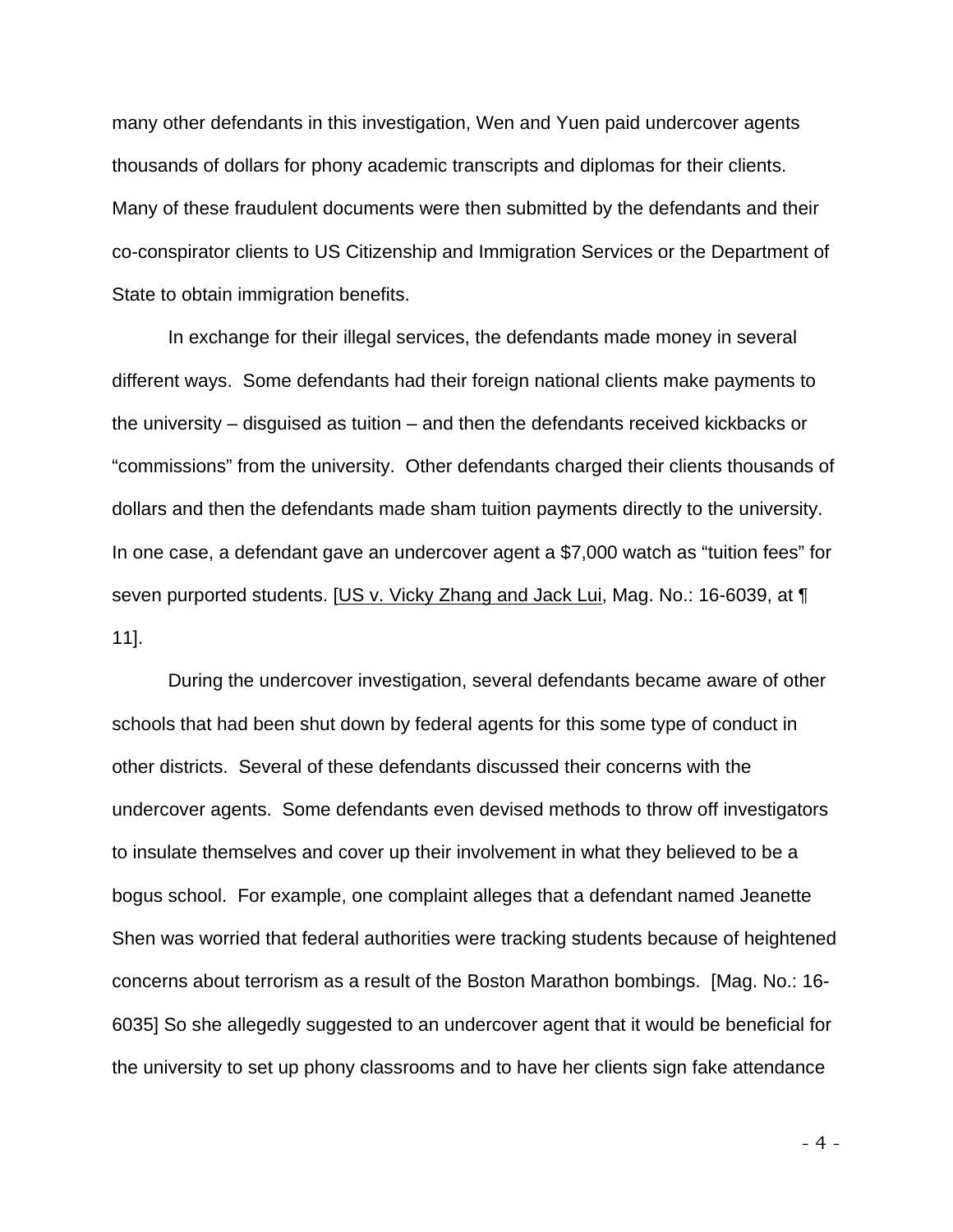sheets to create the illusion that they had attended actual classes. And she had them do exactly that: some of her clients met with undercover agents and signed attendance sheets for the whole school year (and in different color inks, believing they would trick investigators in the event of an investigation). [Mag. No.: 16-6035, at ¶ 10].

 To further complete the illusion, the complaints allege that virtually every defendant knowingly purchased fake documents from the undercover university, including fraudulent transcripts with made up classes and grades; diplomas; attendance sheets; student ID cards; sham receipts; and even phony parking passes. In the majority of instances, the undercover agents e-mailed blank templates to the defendants, who then – with their clients – filled in the phony information (such as classes and grades for transcripts) and e-mailed these false documents back to the agents. The agents then placed the university's letterhead on the forms, printed and signed them, and e-mailed them back to the defendants.

 In addition to this "pay to stay" scheme, several defendants were involved in H1- B fraud, that is, visas that allow foreign nationals to lawfully work in the United States. These defendants requested that undercover agents create phony Information Technology projects at the university, like software development. Although the defendants were explicitly told by undercover agents that the university had no need for any such projects, at least three of the charged defendants requested and paid thousands of dollars for a variety of false documents from the university to trick USCIS into issuing H1-B visas to the defendant's foreign national employees. For example, one defendant, Syed Abbas, from New York, is the owner of Fastnet Software International, an information technology staffing and consulting company. He

- 5 -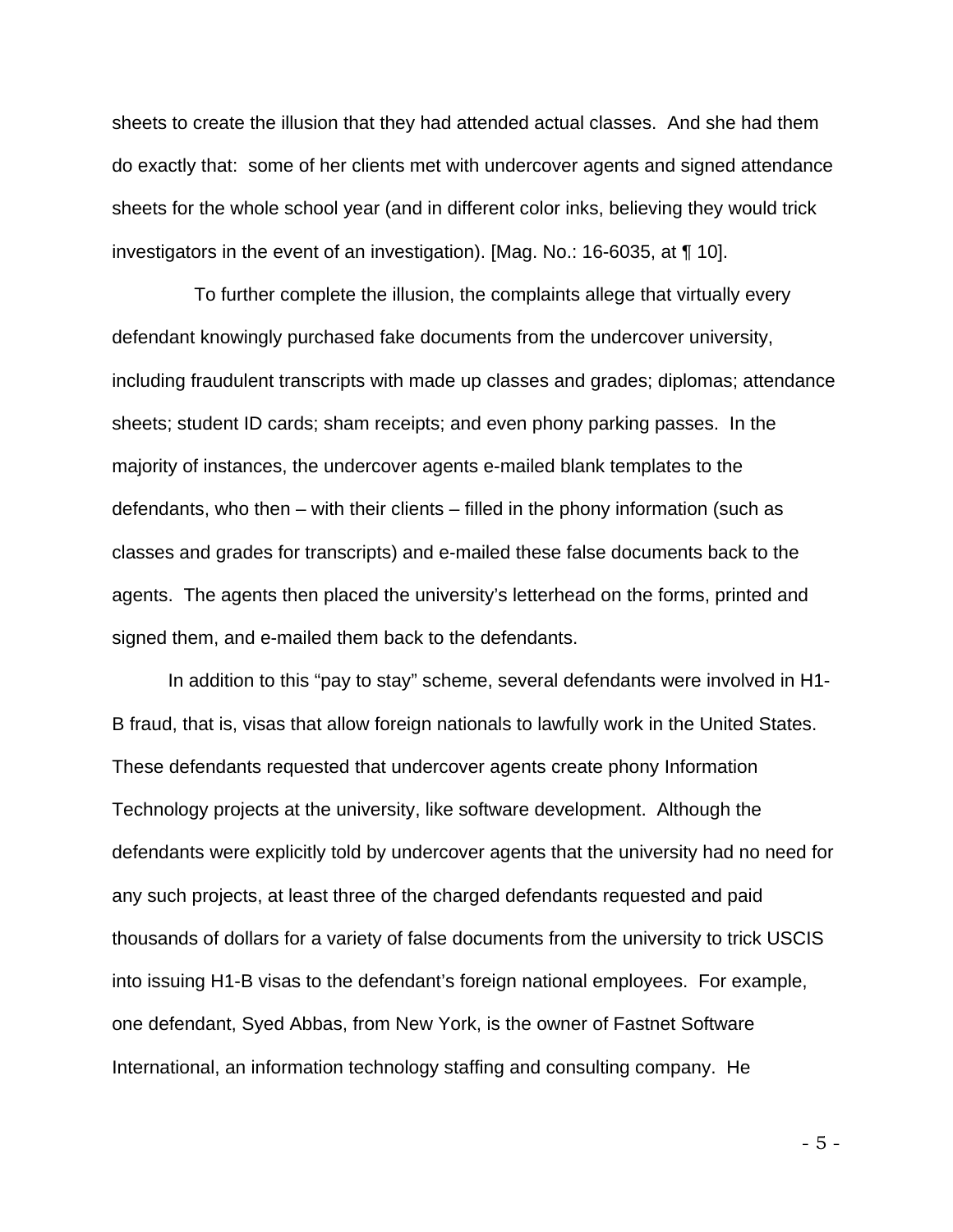purchased a lot of false documents from undercover agents and petitioned USCIS on behalf of approximately 20 foreign workers. None of these visas were issued.

 As I invite my friend Sarah Saldana to speak, I want to thank and publicly acknowledge the special agents at HSI who did an enormous amount of very difficult work in this investigation. I'm delighted that Sarah, who many of you know was the United States Attorney in Dallas before being confirmed to this position, was able to come up today from Washington for this announcement.

## \*\*\*\*\*\*\*\*\*\*\*\*

Before we take questions, I want to say two more things. First, I want to thank Assistant US Attorney Dennis Carletta from my office's National Security Unit, who is spearheading the prosecution of these important cases; and AUSA Sarah Devlin, from our Asset Forfeiture Unit, who has done a tremendous job working with Dennis on the investigation. Their work, and the work of the agents, is critically important.

It goes without saying that international students are a very valuable asset to our country. They enrich our universities, our economy, and our society by sharing their diverse perspectives, skills and experience.

But, as these cases show, the program can be exploited and abused. "Pay to Stay" schemes not only damage our perception of legitimate student and foreign worker visa programs, they also pose a threat to national security, And if undiscovered, the consequences can be really risky. Not only do these purported students get to stay in the country because schools are vouching for them, but student visas, under the right circumstances, can start people on the pathway to legal permanent residence and citizenship.

- 6 -